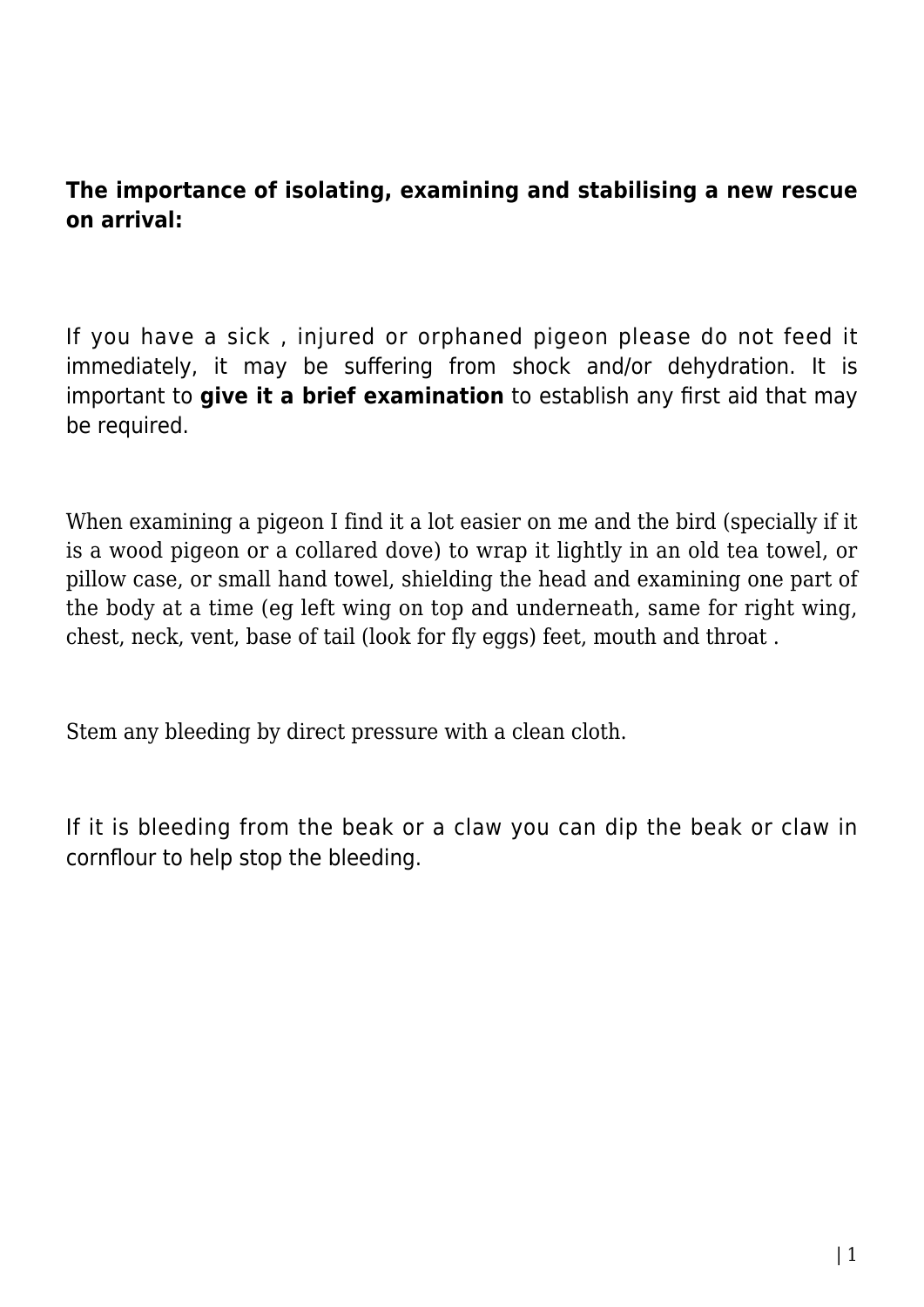

You should also **check the inside of its mouth**

which should be clean and pink. Cheesy growths in the mouth could indicate [canker.](http://www.pigeonrescue.sirtobyservices.com/commonailments-2/canker/)

**Check its vent** (under the tail). Sometimes a sick pigeon will get poop hardened over its vent, this will need washing off gently with a soft cloth or kitchen towel and warm water with a bit of salt added.

In hot weather it is particularly important to **check it for** *[maggots/fly](http://www.pigeonrescue.sirtobyservices.com/commonailments-2/flystrike/) [strike](http://www.pigeonrescue.sirtobyservices.com/commonailments-2/flystrike/)*[.](http://www.pigeonrescue.sirtobyservices.com/maggotsflystrike.html) The unhatched maggots will look like grains of white rice and will be found in the area of any wound, orifices such as the vent and sometimes at the base of feathers.

**Check the front of its breast for damage** which could indicate a **ruptured crop.**This is common in pigeons, it is repairable but will need a vet to suture both layers of the crop.

**Check under its wings for wounds** which could indicate it had been *[caught by a cat, hawk or dog](http://www.pigeonrescue.sirtobyservices.com/commonailments-2/predatedorshot/)***[.](http://www.pigeonrescue.sirtobyservices.com/commonailments-2/predatedorshot/)** Cats carry the pasteurella bacteria in their saliva and a pigeon can die of pasteurella septicemia within 24 hours, so it is important that it is treated with antibiotics (preferably one that combines amoxicillin with clavulanic acid such as Synulox, Clavamox , Kesium or Clavaseptin) as early as possible.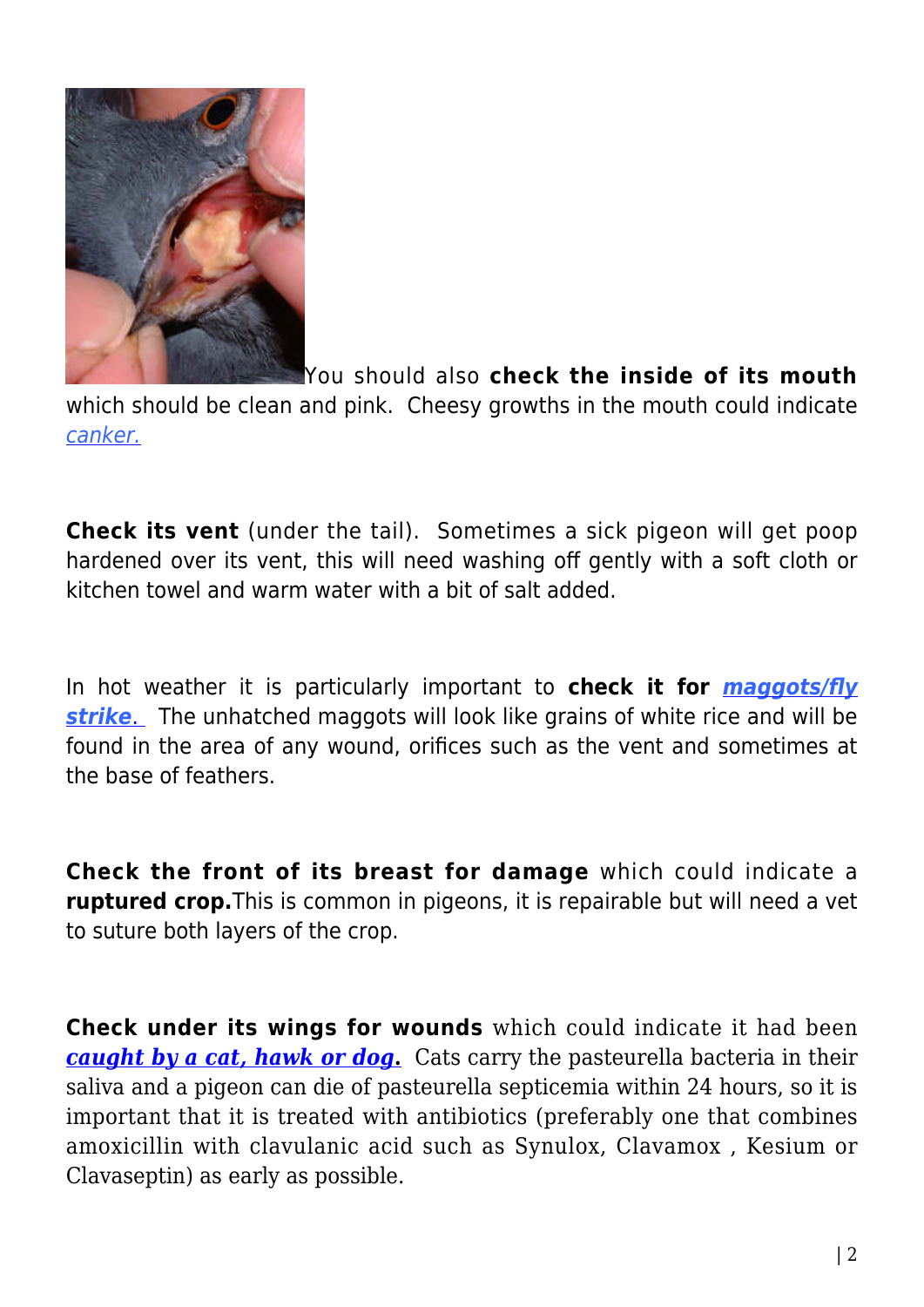**If it feels cold it is important to warm it up** on a hot water bottle wrapped in a towel (so it is warm but not hot) or on a heat pad set low, or under a 40 watt angled lamp for about an hour (keep an eye on it to ensure it doesn't overheat). If the pigeon is wet and hypothermic you it is best to use a hair dryer to dry and warm it but make certain that the air reaching the pigeon is not too hot. (Please note that if a bird is suffering from *[concussion](http://www.pigeonrescue.sirtobyservices.com/commonailments-2/concussion/)* heat could be harmful)

After the pigeon has been warmed (that will take about an hour on a heat pad) mix 1 pint warm water with 1/2 tablespoon of glucose, or honey or sugar and half a teaspoon of salt. Dip the bird's beak in the warm water to encourage it to drink, you can also dribble it at the edge of the beak, but don't try squirting the water into the birds mouth as it might aspirate it and die or develop pneumonia.

**Do not try to feed the bird yet.** Wait until it shows improvement and that its digestive system is working (watch those poops!) before giving it food. It might not be well enough to digest the food, which could kill it. The glucose/honey/sugar will provide the energy it needs for the time being.

**An emaciated and dehydrated pigeon's body will not be able to cope with routine medication and antibiotics so wait until it is stabilised before medicating. If the poops/urates are yellow the kidneys and/or liver are affected, medication should be withheld until improvement is seen.**

Pop a clean white kitchen towel under the bird so that you can monitor its poops. Ideally these should be plump and soft but not runny, of a khaki colour, topped by a cap of white.

There are many variations of poop that indicate different health problems: blood in the poops could be a sign of parasites (worms or coccidia) a bacterial infection (salmonellosis, e-coli) or a protozoal infection (Hexamitiasis). A solid worm shaped poop in a splash of water is typical of the effect of *[Paramyxovirus](http://www.pigeonrescue.sirtobyservices.com/commonailments-2/pigeonparamyxovirus/)* **[o](http://www.pigeonrescue.sirtobyservices.com/pigeonparamyxovirus.html)n the kidneys**.

If the pigeon has diarrhoea it will need to drink sufficient water to avoid